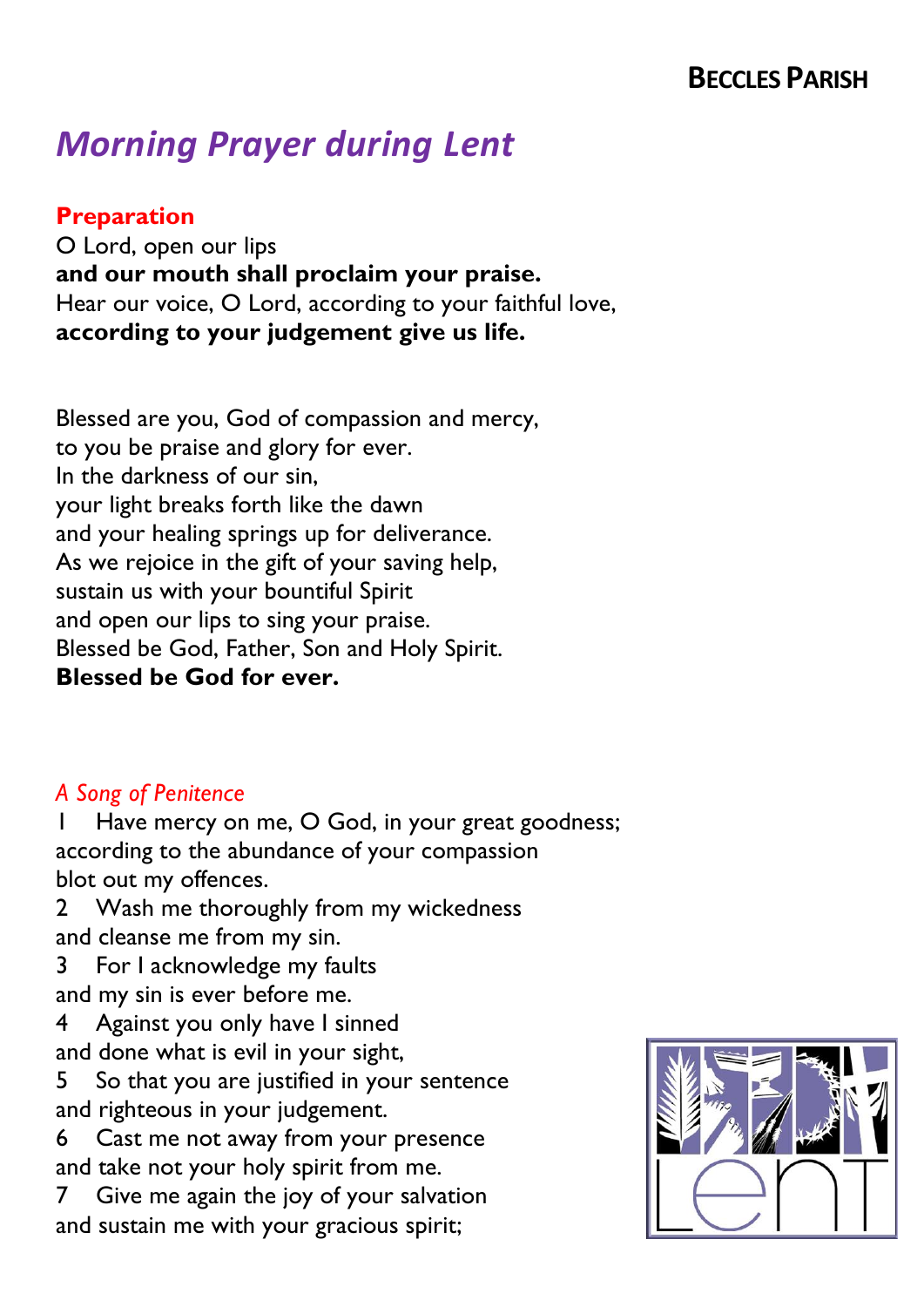8 Then shall I teach your ways to the wicked and sinners shall return to you. 9 Deliver me from my guilt, O God, the God of my salvation, and my tongue shall sing of your righteousness. *Psalm 51.1–5,12–15* **Glory to the Father and to the Son and to the Holy Spirit; as it was in the beginning is now and shall be for ever. Amen.**

#### *This opening prayer may be said*

The night has passed, and the day lies open before us; let us pray with one heart and mind. *Silence is kept.*

As we rejoice in the gift of this new day, so may the light of your presence, O God, set our hearts on fire with love for you; now and for ever. Amen.

*[Psalmody](https://www.churchofengland.org/common-material/psalter#mm13a) Scripture Reading*

To you, O Lord, I lift up my soul; **O my God, in you I trust.** You are the God of my salvation, **To you, O Lord, I lift up my soul.** In you I hope all the day long. **O my God, in you I trust.** Remember, Lord, your compassion and love, for they are from everlasting. **To you, O Lord, I lift up my soul; O my God, in you I trust.**

#### *Canticle*

## *The Benedictus (The Song of Zechariah)*

## **Blessed are those who hunger and thirst for righteousness, for they shall be satisfied.**

Blessed be the Lord the God of Israel. who has come to his people and set them free. 2 He has raised up for us a mighty Saviour, born of the house of his servant David.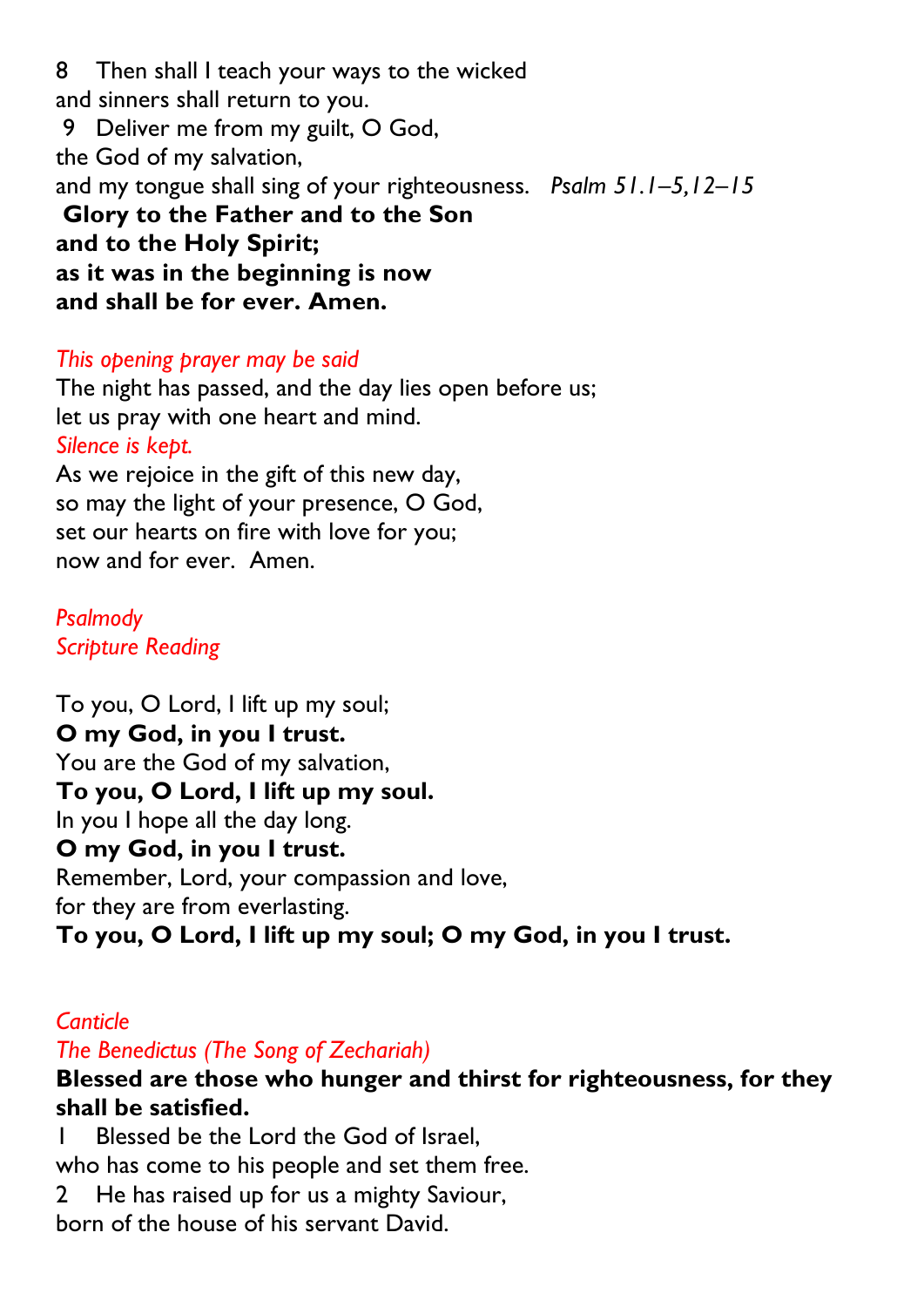3 Through his holy prophets God promised of old to save us from our enemies,

from the hands of all that hate us,

4 To show mercy to our ancestors,

and to remember his holy covenant.

5 This was the oath God swore to our father Abraham:

to set us free from the hands of our enemies,

Free to worship him without fear,

holy and righteous in his sight

all the days of our life.

7 And you, child, shall be called the prophet of the Most High,

for you will go before the Lord to prepare his way,

8 To give his people knowledge of salvation

by the forgiveness of all their sins.

9 In the tender compassion of our God

the dawn from on high shall break upon us,

10 To shine on those who dwell in darkness and the shadow of death, and to guide our feet into the way of peace. *Luke 1.68–79*

**Glory to the Father and to the Son and to the Holy Spirit; as it was in the beginning is now and shall be for ever. Amen.**

## **Blessed are those who hunger and thirst for righteousness, for they shall be satisfied.**

*The Collect of the day or the following is said*

Almighty and everlasting God, you hate nothing that you have made and forgive the sins of all those who are penitent: create and make in us new and contrite hearts that we, worthily lamenting our sins and acknowledging our wretchedness, may receive from you, the God of all mercy, perfect remission and forgiveness; through Jesus Christ our Lord. *All* **Amen.**